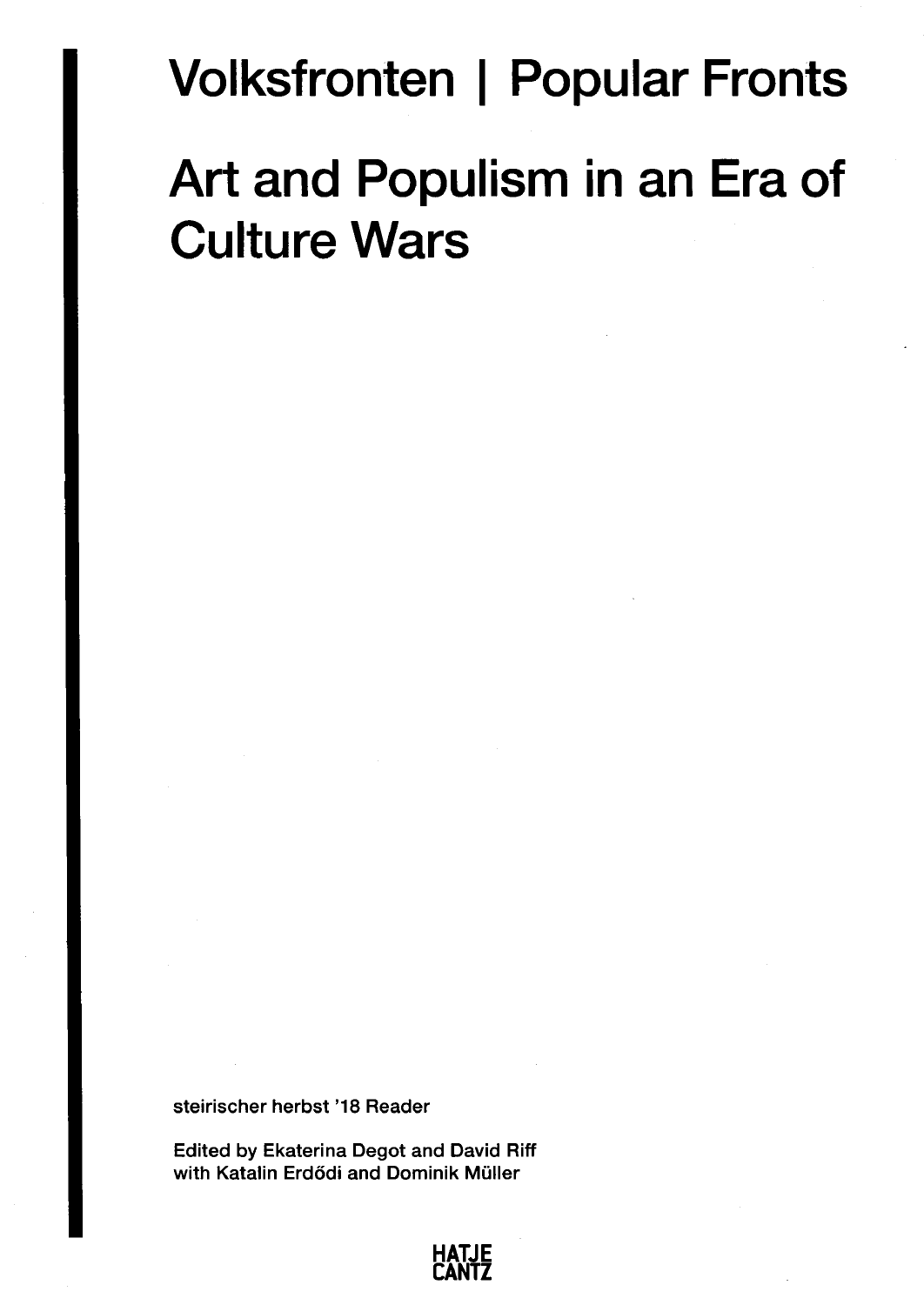| 7           | Ekaterina Degot and David Riff, The Popular between<br><b>Avant-Garde and Kitsch</b>                              |
|-------------|-------------------------------------------------------------------------------------------------------------------|
| 13          | Ernst Bloch and Hanns Eisler, Avant-Garde Art and the<br>Popular Front (1937)                                     |
|             |                                                                                                                   |
| $21 - 130$  | <b>Essays</b>                                                                                                     |
| 23          | <b>Oliver Marchart, The First Decade</b>                                                                          |
| 35          | Ishay Landa, Beyond the Liberal Narrative: Rethinking<br><b>Anti-Fascism and Mass Society</b>                     |
| 49          | Anton Jäger, What Is Left for Populism? A Popular Front<br>for Today                                              |
| 61          | <b>Sylvia Sasse, Simulating the People</b>                                                                        |
| 71          | Sven Lütticken, From Fact Check to Counterattack                                                                  |
| 87          | Ewa Majewska, For a Feminist Critique of the Fascism (Not)<br>to Come                                             |
| 97          | Oxana Timofeeva, What Is a People?                                                                                |
| 107         | Tiago Saraiva, The Modernist Pig and Fascist Political<br>Imagination                                             |
| 121         | Drehli Robnik, "Perhaps Fascism, or Perhaps Nothing<br>at All": Political Truths in Prefascist Popular Film Today |
|             |                                                                                                                   |
| $131 - 208$ | <b>Images</b>                                                                                                     |
|             |                                                                                                                   |
| $209 - 284$ | <b>Materials</b>                                                                                                  |
| 210         | Laibach, Austria 2018: Facts and Fiction (2018)                                                                   |
| 214         | Peter Mlakar, Downfall, Death, and Super-Death (2018)                                                             |
| 218         | Nâzim Hikmet, Human Landscapes from My Country:<br>An Epic Novel in Verse (1938-1950)                             |
| 224         | Lajos Kassák, Back to the Workbench (1923)                                                                        |

 $\label{eq:2.1} \frac{1}{\sqrt{2}}\int_{\mathbb{R}^3}\frac{1}{\sqrt{2}}\left(\frac{1}{\sqrt{2}}\right)^2\frac{1}{\sqrt{2}}\left(\frac{1}{\sqrt{2}}\right)^2\frac{1}{\sqrt{2}}\left(\frac{1}{\sqrt{2}}\right)^2.$